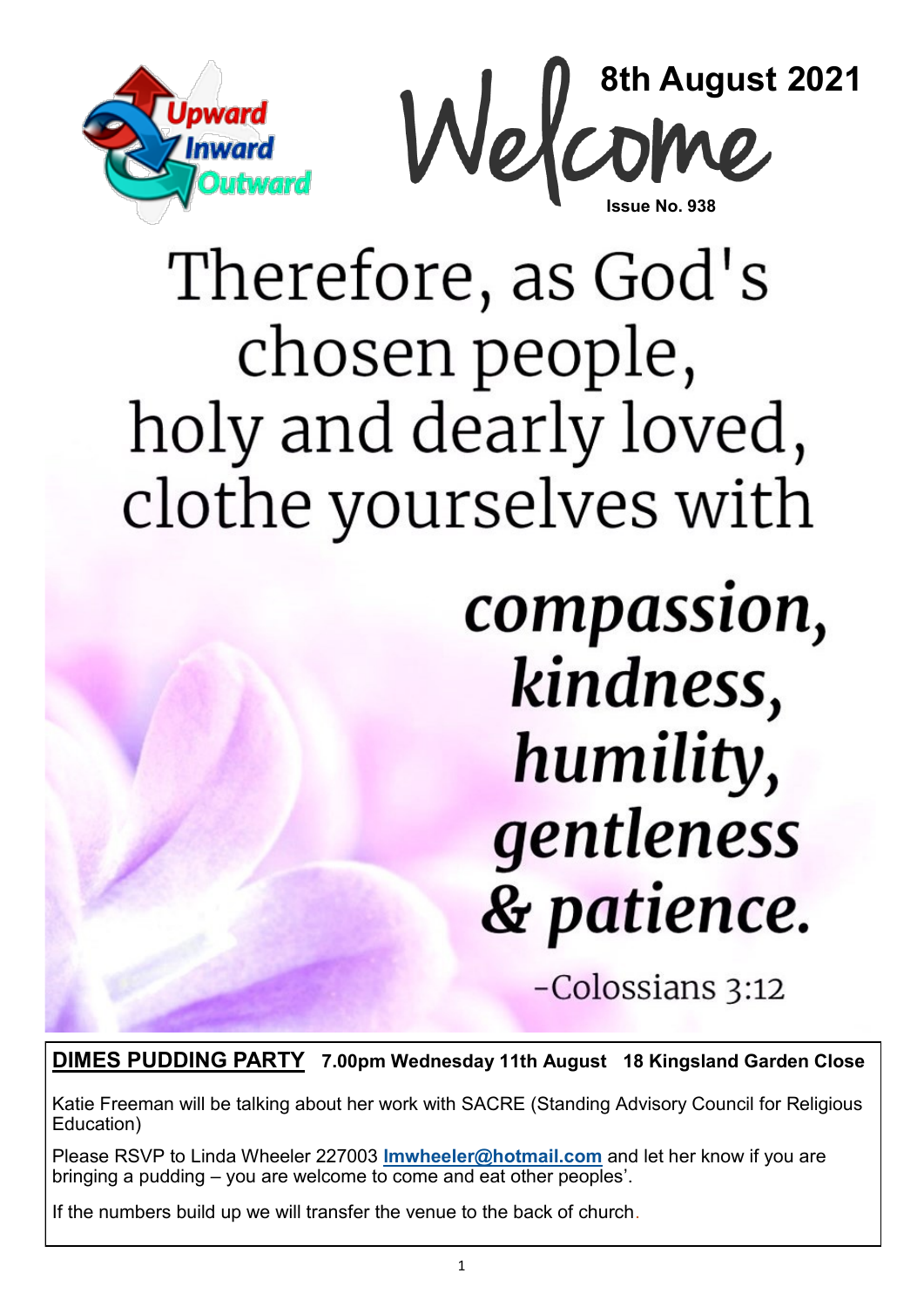# **YOU TUBE SUNDAY SERVICE STREAMING LINK YOU TUBE SUNDAY SERVICE STREAMING LINK**

**[https://www.youtube.com/channel/UCqTPdwPeUXD1TIFuG76xLfg](https://nam12.safelinks.protection.outlook.com/?url=https%3A%2F%2Fwww.youtube.com%2Fchannel%2FUCqTPdwPeUXD1TIFuG76xLfg&data=04%7C01%7C%7C98819de32b254e54143f08d89b609eed%7C84df9e7fe9f640afb435aaaaaaaaaaaa%7C1%7C0%7C637430186562964999%7CUnknown%7CTWFpbGZsb3d8e) <https://www.youtube.com/channel/UCqTPdwPeUXD1TIFuG76xLfg>**

### **PARISH MAGAZINE**

Copies on the bookstalls. Also available online at the website

#### **Aslan Camping Trip 11th to 13th August - Sponsorship Invitation**

Aslan is an inter-church Christian discipleship group in Plymouth for Persian believers, led by Louise and Stephen A. We will have a 3 day camping trip for fun, fellowship and to spur each of them on in their journey with Jesus from 11th to 13th August at Maker Camp. DCRS and POP+ are helping finance this event, which will potentially cover the costs for 10 campers. We would love to be able to offer places to several more, especially after such a stretching year. If you would be interested in contributing towards a camper's costs or helping practically, please contact: Louise A **07397170276** and **[equipandinspire2go@gmail.com](mailto:equipandinspire2go@gmail.com)**. Thanks!

## **TEA BREAK**

The Tea Break is back! Here is the programme for the next two weeks:

#### **13 Aug**

WordSearch & Crossword; plus a video presentation - Subject still to be decided.

#### **20 Aug**

A Teabreak Resumption Celebration and Birthday Party for three members

Please book ahead with Richard or Peter

## **SERVICES**

## SUNDAYS:

**8.00am BCP Communion in the Side Chapel**

**10.00am Face-to-face service at St Paul's** 

**10.30am Our main gathering together at Emmanuel, but also streamed on [Facebook](https://www.facebook.com/emmanuelwithstpauls/) and [YouTube.](https://www.youtube.com/channel/UCqTPdwPeUXD1TIFuG76xLfg)**

**9.00pm A short service of [Compline](https://www.emmanuelplymouth.co.uk/Publisher/File.aspx?ID=259665) on [Facebook](https://www.facebook.com/emmanuelwithstpauls/)**

# ALL OTHER DAYS:

**9.00am Monday – Saturday**, **Morning prayers at [Facebook](https://www.facebook.com/emmanuelwithstpauls/)**

**10.30am Wednesday 10.30 Short agape service at Emmanuel**

**9.00pm Every day, A short service of [Compline](https://www.emmanuelplymouth.co.uk/Publisher/File.aspx?ID=259665) on [Facebook](https://www.facebook.com/emmanuelwithstpauls/)**

## **INVITATION**

Richard Berry wishes to invite those who would like to come, to an AT HOME in the Church Hall on Friday 20th August from 6pm to 9pm (supper served at about 7pm) to help celebrate his birthday.

Please let Richard know if you would like to come, and if you wish to reserve a supper. More details in due course. R.S.V.P.

Email: [richard.584f@gmail.com](mailto:richard.584f@gmail.com) or telephone 01752 707894 see Y.P. (but please do not leave a message on the Landline or Mobile).

**PARISH PRAYER MEETING Next meeting 1st September**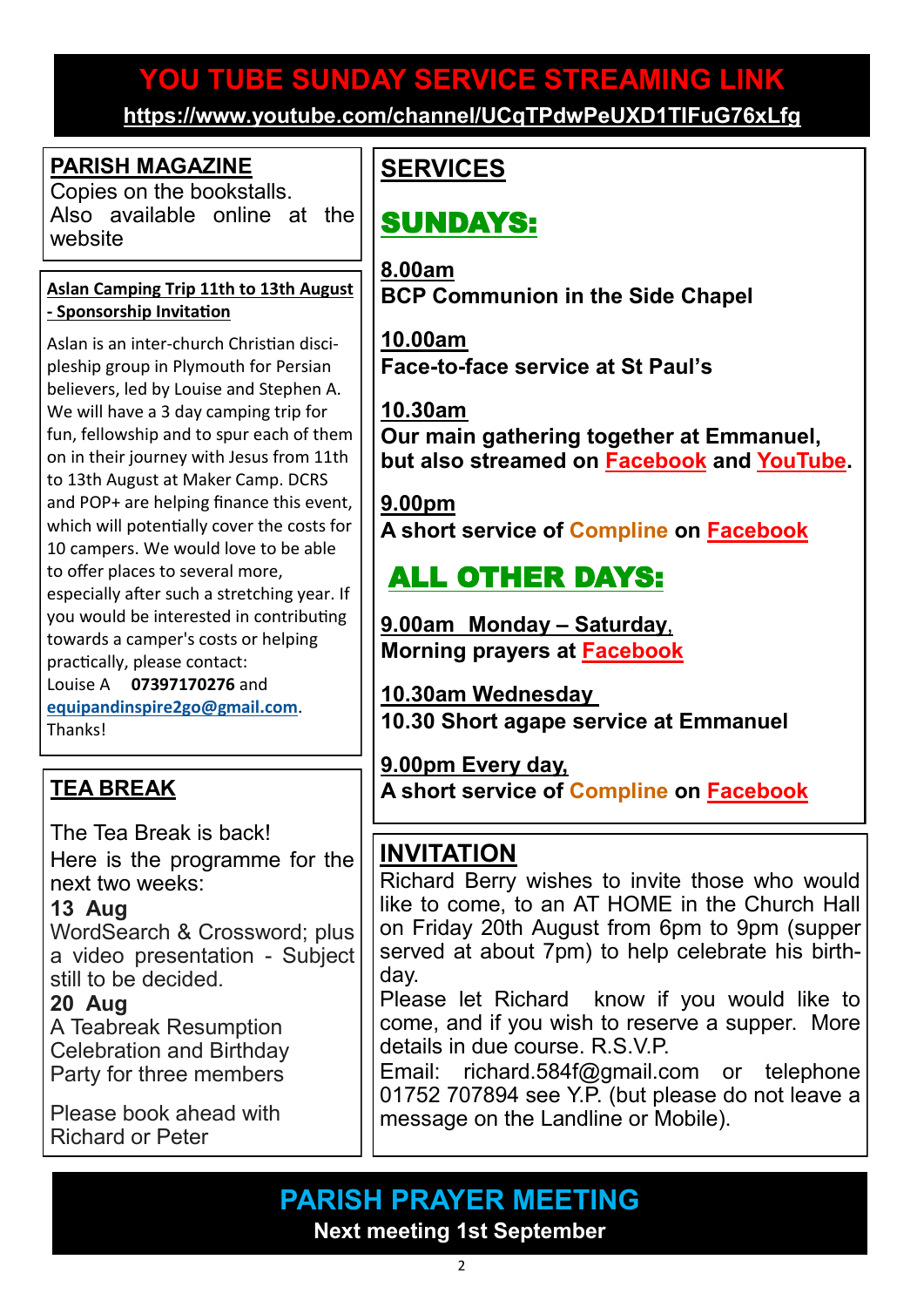## **MAGAZINE LINK**

#### **<https://www.emmanuelplymouth.co.uk/Publisher/File.aspx?ID=289560>**

### **Support the Mission of the Month**

**[Shekinah](https://www.shekinah.co.uk/) –** a Christian mission helping the homeless in Plymouth**.** 

They say**: "**We see the person first, so we can work together to enable them to be the person they want to be. To be a voice for individuals with multiple and complex needs. We will achieve this by listening to what they tell us, advocating for what they need and supporting the changes that deliver that".

If you would like to give an outright donation and add gift aid, please contact Dominie Burns Or buy a delicious homemade cake or preserve, all proceeds to Shekinah.

#### **Here is what is on offer this week: - CAKES –** *bakers are eager to offer you their wares – don't be shy.*

**Banana Bread** contact Mary Orchard 01752 668564 **Classic Victoria Sandwich and/or Ginger Cake** Linda Wheeler 01752 227003 **Flapjacks** contact Anne Tillett 07717 378474 **Fruit cake, Chocolate cake**, contact Aileen Nuttall 01752 224400 **Lemon Drizzle Cake** contact Dominie Burns 01752 665446 **Teabread** contact Dominie Burns 01752 665446 **Iced carrot cake traybake, 6, 12 or 24 slices,** Linda Wheeler 01752 227003 **Walnut and Banana Loaf with frosted Icing** Janet Asman 01752 771067 **PRESERVES** Marmalade, jam or chutney contact Dominie Burns 01752 665446 Crab Apple Jelly contact Aileen Nuttall 01752 224400

Please ring the donor to order and arrange collection or delivery and give them your donation

Any queries: Linda Wheeler 01752 227003 or Dominie Burns 01752 665446

Thank you for all your support for the Mission of the Month. June £ 853.25 for Sahodar outreach to Nepal July The Bible Project August Shekinah

**For your diary….**

Coffee Morning for Shekinah 10.30am Saturday August 28th

## **WEBSITE LINK**

**<https://www.emmanuelplymouth.co.uk/>**